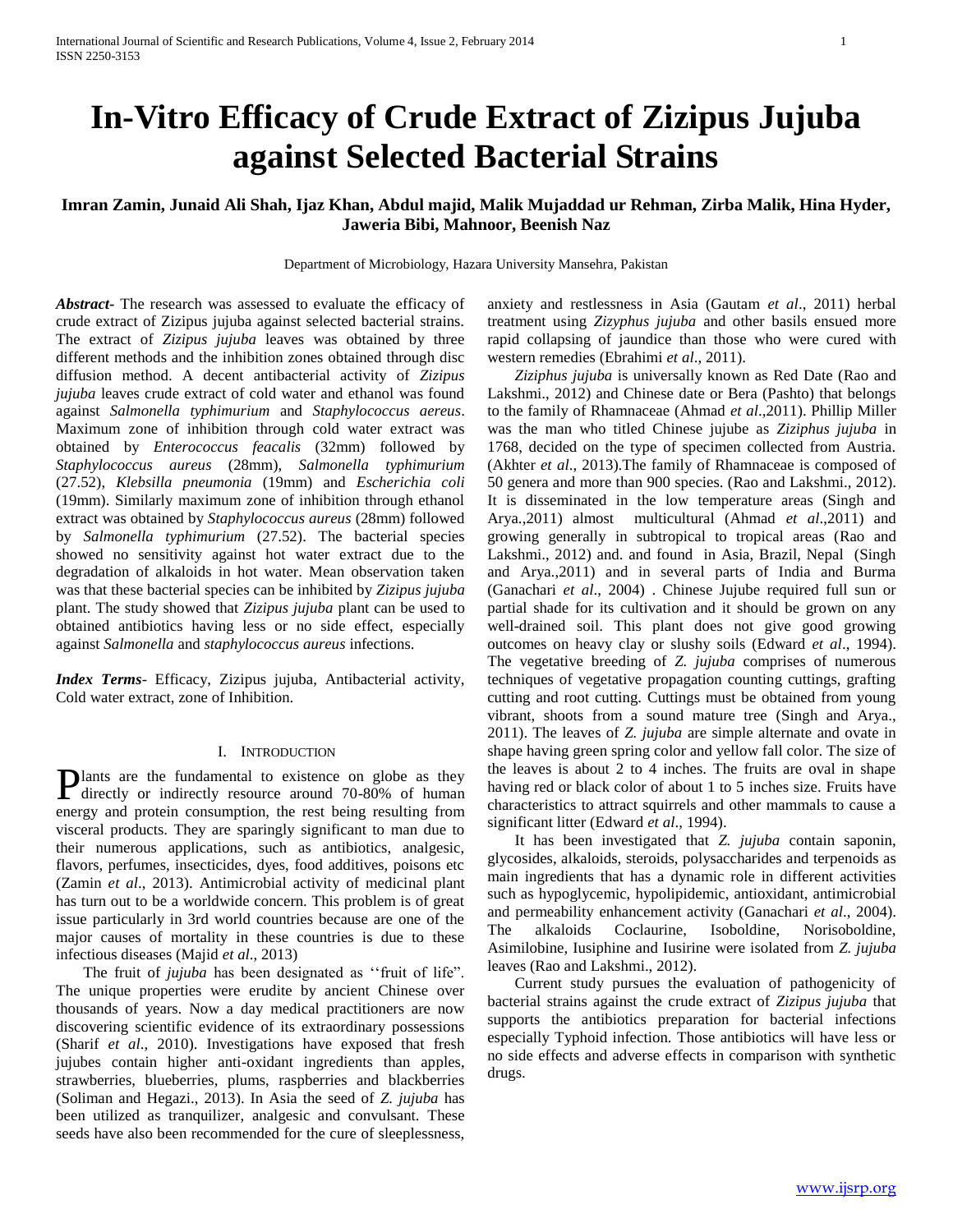## II. MATERIALS AND METHODS

 This research was carried out in the Microbiology Research Laboratory at department of Microbiology in Hazara University Mansehra.

## **Plant Collection**

 The aerial part (leaves) of the plant was collected from district Mardan Khyber Pukhtoonkhwa, Pakistan. The collected samples were washed out with running tape water, dried by air in the shadow at room temperature for one week. The dried leaves were then grounded into fine powder by an electric grinder.

# **Extract Preparation**

#### *Cold water extract*:

 The aqueous extract of dried *Zizipus jujuba* leaves was made in the distilled water. About 5 grams of *Zizipus jujuba* leaves powder were taken and mixed into 50 ml of distilled water. The mixture was taken into 250 ml sterile conical flask, plugged with sterile cotton and kept in shake on electric shaker (K (model: VRN-360) with the 200 rpm for 24 hours. After 24 hours the solution was centrifuged with 4500 rpm for 15 minutes by Eppendorf centrifuge (5702) and filtered through muslin cloth in sterile test tube. This process was repeated three times after which a clear aqueous extract of *Zizipus jujuba* was taken.

# *Hot water extract:*

 1og of the weighed plant leaves powder was soaked in 100ml of boiled hot water. That mixture was boiled for thirty minutes into a conical flask and put for 24hrs. The extract was filtered using filter paper and evaporated.

# *Ethanol Extract*:

 The ethanol extract of dried *Zizipus jujuba* leaves was also prepared. The ethanol extract was prepared through the same protocol followed for that of cold water extract.

#### **Media preparation**

### *Nutrient agar*

 The enrichment medium used for the growth of microorganisms was Nutrient Agar. Medium was prepared by adding 13g of dehydrated powder using electrical balance into 1 liter of distilled water. PH was adjusted by electrical pH meter at 7.4 and was boiled to dissolve completely.

# *Media sterilization*

 All Media were sterilized by using automatic autoclave (SANYO) at 121°C for 15 minutes.

# *Media pouring and drying*

 Media was poured in pre-sterilized glass Petri plates of 90mm in Laminar Flow Hood which was sterilized by overnight exposure of UV light and disinfected with 70% ethanol solution. Media plates were kept open for half an hour in the Laminar Flow Hood for drying and solidifying media.

# **Test microorganisms**

 The in-vitro activity of the extracts was assayed against the bacterial strains. All the ATCC (Micro BioLogics) against gram positive bacteria *Staphylococcus aerious* ATCC®6538, and *Enterococcus feacalis* and gram negative bacteria *Escherichia coli* ATCC®25922, and *Salmonella typhimurium* ATCC®14028 and *Klebsilla pneumonia*. These strains were kindly provided by Dr. Malik Mujaddad ur Rehman, Assistant Professor, and HOD Department of Microbiology, Hazara University, Mansehra.

Strains were maintained on Nutrient Agar Tubes at  $4^{\circ}$ C. The antibiotic efficacy of the plant extracts was evaluated against given strains

# **Inoculation of test organisms**

 After the incubation time, single selective colony of each bacterium from their respective selective agar medium was inoculated into Nutrient agar medium. Sterile wireloop was used for all the bacterial strains. Bacterial strains were picked up by the sterile wireloop and streaked on the Nutrient agar plates inside the ESSCO® (EN 1822.1) streamline horizontal air flow hood. The inoculated plates were kept for 24 hours at 37  $\mathrm{^0C}$  in incubator (NAPCO). After 24 hours the bacterial growth was observed.

# **Disc Diffusion Method**

 In order to determine the antimicrobial activity of *Zizipus jujuba* leaf extract, disc diffusion method was used. In this method discs of the plant's extracts were placed aseptically on the Nutrients Agar plates containing the specific bacterial culture. The plates were incubated for 24 hours inside incubator at  $37 \text{ °C}$ . After incubation the zones of inhibition were observed around the discs on certain nutrient agar plates. The zones of inhibition were measured by the digital Vernier Calliper (Mitutoyo). The experiment was repeated three times in order to confirm the given results.

## **Evaluation of antimicrobial activity**

 Disc diffusion method was used to determine the antimicrobial of *Zizipus jujuba* leaf extract. Single disc was used for both the cold water and ethanol extract of *Zizipus jujuba* were placed aseptically on the Nutrient agar plates containing the specific bacterial cultures. The plates were incubated for 24 hours at 37  $\mathrm{^{0}C}$ . After a good incubation period the zones of inhibition were measured with the help of Digital Verneir Calliper and the values were recorded three times after each experiment. All the antimicrobial assays were performed three times. The mean values of zones of inhibition against each bacterium were documented in this report.

#### III. DATA ANALYSIS

 The average of all data was recorded and all the data were repeated three times. The statistical data were subjected to Microsoft excel 2010.

## IV. RESULTS

 In current research, the antimicrobial activity of *Zizipus jujuba* leaf extract was checked out against two Gram positive and three Gram negative bacteria. The leaf extract was prepared by two ways; one was cold water extract and second was ethanol extract. Their potential antimicrobial activity was qualitative and quantitative, estimated by the presence and absence of zone of inhibition and MIC values.

# **Antibacterial activity**

 In this investigation, the leaf extract of *Z. jujuba* plant showed the antibacterial activity against all the bacterial cultures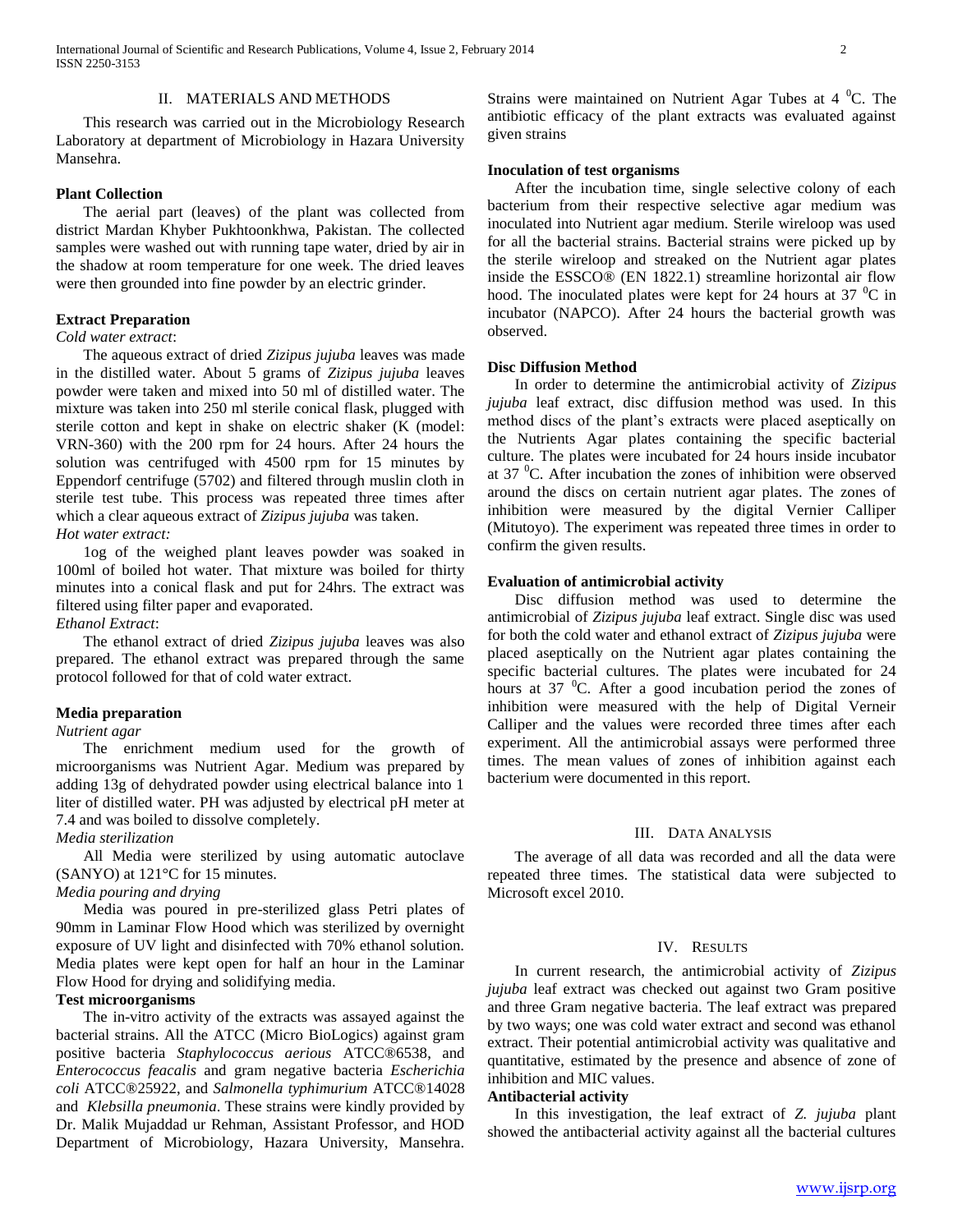used. Results of the current investigation were recorded in table I and 2 and the Figure 1-4. Among which the graphical result of cold water extract and ethanol has been represented in figure 1 and 2 respectively. Ethanol extract was used against Salmonella typhmurium and Staphylococcus aureus. The graphical comparison of three extracts has been represented in figure 3 and figure 4 presented plate results.

| Table 1: Measurement of zones of inhibition in cold water |  |  |  |  |  |  |
|-----------------------------------------------------------|--|--|--|--|--|--|
| extract                                                   |  |  |  |  |  |  |

| COLD WATER EXTRACT BY DISC DIFFUSION |                    |  |  |  |
|--------------------------------------|--------------------|--|--|--|
| <b>METHOD</b>                        |                    |  |  |  |
| <b>Bacterial strains</b>             | Zone of inhibition |  |  |  |
| Escherichia coli                     | 19 <sub>mm</sub>   |  |  |  |
| Staphylococcus aureus                | 28 <sub>mm</sub>   |  |  |  |
| Klebsella pneumonia                  | 19 <sub>mm</sub>   |  |  |  |
| Salmonella typhimurium               | 27.52mm            |  |  |  |
| Enterococcus feacalis                | 32mm               |  |  |  |

 Table I represents the result of Z. jujuba leaf extract prepared by cold water methods against both the Gram negative and Gram positive. The Gram negative bacteria include *Escherichia coli*, *Klebsilla pneumonia* and *Salmonella typnimurium* giving the zones of inhibition up to 19mm, 19mm and 27.52mm respectively. The Gram positive bacteria include *Enterococcus feacalis and staphylococcus aureus* giving the zones of inhibition up to about 32mm and 28mm.



# **Figure 1: Graphical result of cold water extract showing zone of inhibition in mm**

**Table 2: Measurement of zones of inhibition in ethanol extract**

| ETHANOL EXTRACT BY DISC DIFFUSION METHOD |                    |  |  |  |
|------------------------------------------|--------------------|--|--|--|
| Bacterial strains                        | Zone of inhibition |  |  |  |
| Escherichia coli                         |                    |  |  |  |

| Staphylococcus aureus  | 28mm    |
|------------------------|---------|
| Klebsella pneumonia    |         |
| Salmonella typhimurium | 27.52mm |
| E. Feacalis            |         |

 Table 2 shows the result of Z. jujuba leaf extract prepared through ethanol method. The ethanol extract was used against one Gram negative bacteria and one Gram positive bacteria. The Gram Negative bacteria used in this investigation include *Staphylococcus aureus* and *Salmonella typnimurium* giving the zones of inhibition up to 28mm and 27.52mm respectively.



## **Figure 2: Graphical result of ethanol extract showing zone of inhibition in mm.**

 Hot water extract was used against all the selected bacterial strains except *Staphylococcus aureus.* The hot water extract showed no activity against the bacterial strains. The reason for that were the degradation alkaloids (Coclaurine). Coclaurine has the boiling point less than the boiling point of water therefore that was degraded with the high temperature.

 Graphs representing activity of three extracts represented in Figure 3. The cold water and ethanol give same results against *Staphylococcus aureus* and *Salmonella typhiurium* giving zones of inhibition of 28mm and 27.52mm respectively.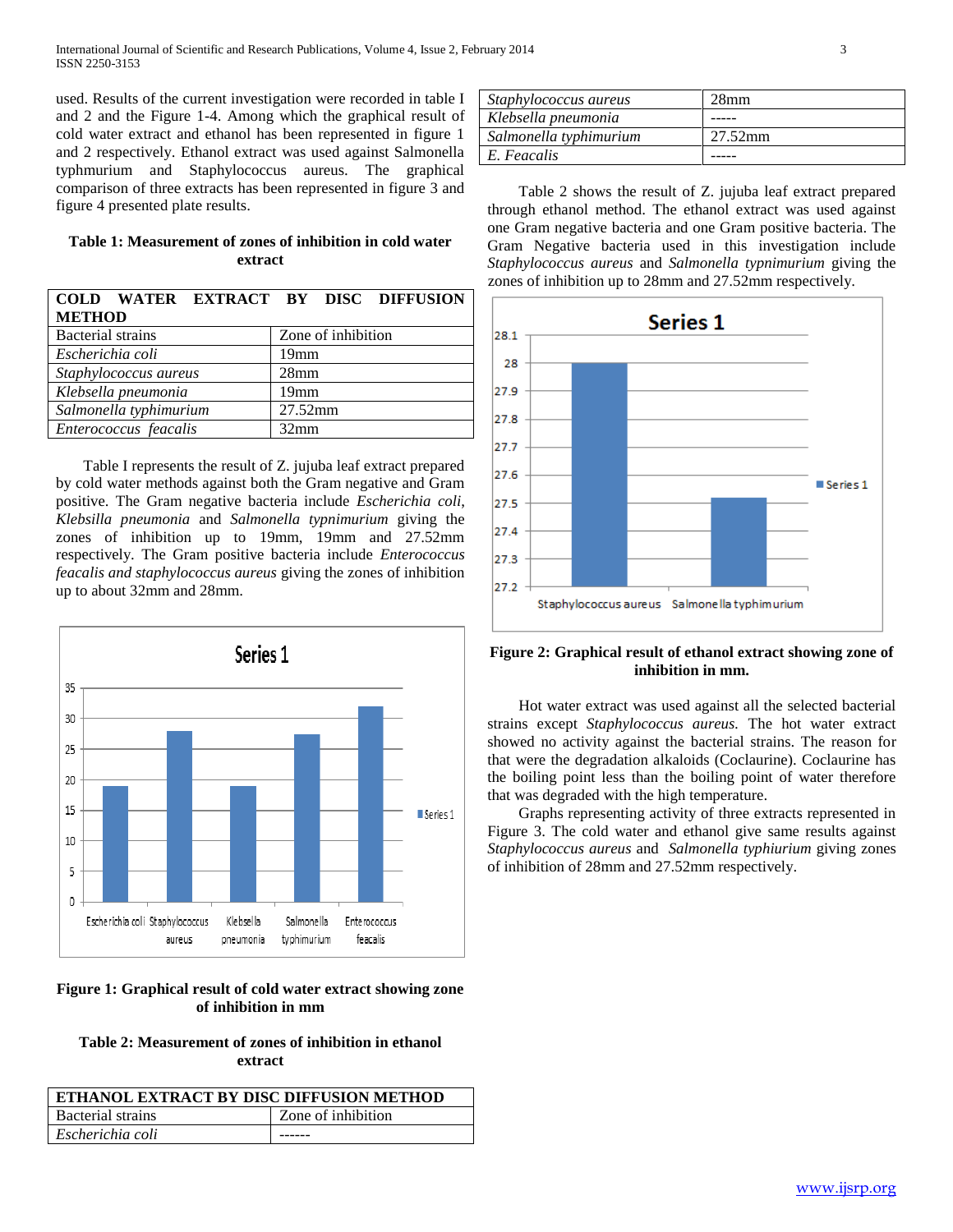

**Figure 3: Graphical representation of result obtained through cold water, ethanol and hot water extract**





# V. DISCUSSION

Pharmacologically plants are the main focus of the researchers around the globe. Plants have been used for the preparation of multiple drugs since ancients. The world is facilitated with a great variety of pharmacologically important plants and herbs by the God that has efficient and very potential properties in order to eliminate a variety of diseases and lesser the health problems. On the other hand industrialization and chemically prepared products have damaged the human life on about every aspect, from physical to genetics. The only solution to those problems suggested by scientists is the vast use of plants on different aspects.

Medicinal plants played a vital role against different diseases including microbial infections, cancer and other disorders like diabetes. The antimicrobial activities of most medicinal plants are qualified due to the presence of alkaloids, and flavonoids (Burapedjo and Bunchoo 1995; Fewell and Roddick, 1993).

Zizipus jujuba is one of the useful and important medicinal plants. Ahmad et al has investigated that the crude methanol extract of *Z. jujuba* plant showed moderate activity against *P. aeruginosa, B. pumalis* and *E. aerogens* with 55.55, 52 and 41.37%, low against *S. typhi*, *S. epidermidis*, *S. pneumoniae*, *S. aureus* and *K. pneumoniae* with 37.03, 34.61, 31.03, 30.76 and 28.57% inhibition, respectively.

The present research is the investigation of antimicrobial activity of plant (Z. jujuba). This research suggested that cold water extract, and ethanol extract of *Zizipus jujuba* leaves have a potential activity against Gram Negative bacteria and Gram Positive bacteria. The extract was applied to nutrient agar plates containing different bacterial cultures by the disc diffusion method that interact the extract with bacteria directly and clearly showed its effects on bacterial strains. The discs were kept in the extract for 15 to 20 minutes. The degree of vulnerability of bacterial cultures to the extracts varied among the methods of extraction and strains. Figure 4 shows the comparison between three extracts. It showed the equal potentiality of cold water and ethanol extracts. Pathogenic bacteria *Staphylococcus aureus* and *Salmonella typhimurium* were more vulnerable to both cold water and ethanol extract.

# VI. CONCLUSIONS

This investigation suggests the *Zizipus jujuba* to be a good antimicrobial agent against various pathogenic agents. The antimicrobial activity of the plant could be enhancing by synthetic methods. Further investigation is required in this regards that can replace the plant with a very beneficial antimicrobial medicine and enhance its effects.

## ACKNOWLEDGMENT

The researchers of this investigation are greatly thankful to Department of Microbiology, Hazara University Mansehra, Pakistan which provided us a facilitated lab for our research. We are cordially thankful to doctor and professor Malik Mujaddad Ur Rehman Head of Department who encourage us in every hopelessness and motivate us in every stage during our investigation. We cannot ignore the kind guidance of Dr. Asfahan, Dr. Kashif Haleem, Dr Azam Hayat and Dr. Farhana Maqbool for which we are very thankful all of them. We are also thankful to Mr. Shabeer (Lab attendant).

#### **REFERENCES**

[1] I. Zamin., A. Majid.,I. Ali., T. A. Khan., M. Ibrar., J. A. Shah., Z. Ullah., I. Amman., M. Naveed., I. Khan., and M. U. Rehman, In-Vitro Antibacterial Activity Of Mentha Piperita Leaf Extracts To Some Selective Pathogenic Bacterial Strains. International Journal Of Medical & Pharmaceutical Sciences Research & Review., 2013,1(2): pp. 1- 13.